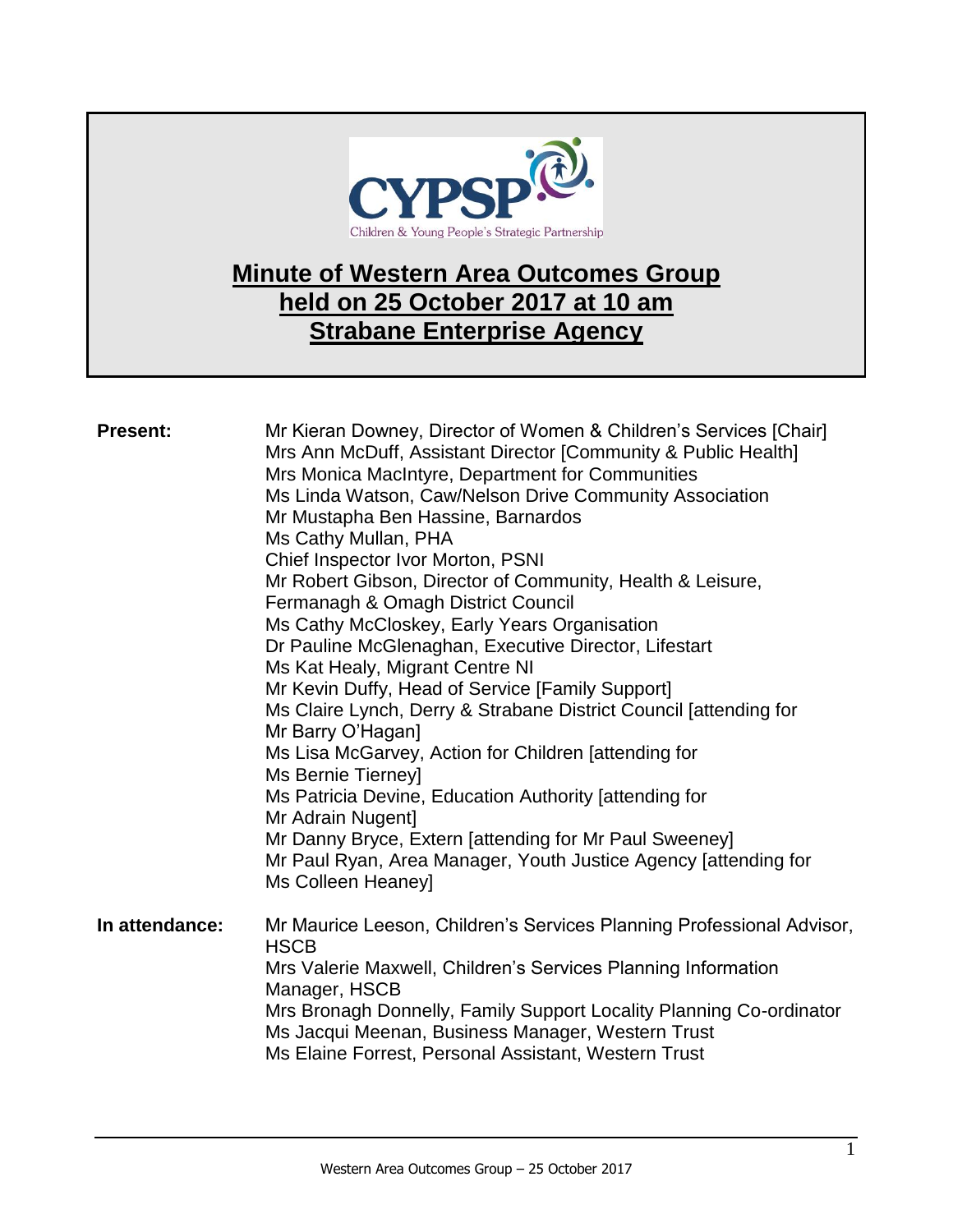| $\mathbf 1$             | <b>Chairman's Remarks</b><br>Mr Downey welcomed Mr Maurice Leeson, Children's Services Planning Professional<br>Advisor, and Mrs Valerie Maxwell, Children's Services Planning Information<br>Manager, from the Health and Social Care Board to the meeting. Mrs Maxwell was<br>attending to provide refresher training on Logic Modelling and Outcomes Based<br>Accountability.                                                                                                                                                                                                                                          |
|-------------------------|---------------------------------------------------------------------------------------------------------------------------------------------------------------------------------------------------------------------------------------------------------------------------------------------------------------------------------------------------------------------------------------------------------------------------------------------------------------------------------------------------------------------------------------------------------------------------------------------------------------------------|
|                         | Mr Downey advised that Mr Ivor Mitchell would attend at 1.30 pm to inform members<br>on the Outcomes Star evaluation tool. He reported that other Trusts were also<br>interested in the Outcomes Star tool and said its links to Outcomes Based<br>Accountability was significant.                                                                                                                                                                                                                                                                                                                                        |
|                         | Mr Downey said the Outcomes Group had developed and launched its Children and<br>Young People's Plan 2017 - 2020 and the next stage was to commission services<br>and decide on relevant future projects to fund.                                                                                                                                                                                                                                                                                                                                                                                                         |
| $\mathbf{2}$            | <b>Apologies</b><br>Mrs Bernie Tierney, Children's Services Manager, Action for Children<br>Ms Muriel Bailey, Director for Family Support Services, Parenting NI<br>Mrs Priscilla Magee, Family Support Locality Planning Co-ordinator<br>Ms Joanne Sweeney, Mencap<br>Ms Orla Conway, Omagh Women's Aid<br>Ms Una Casey, Business Support Manager, CYPSP<br>Ms Colleen Heaney, Youth Justice Agency<br>Mr Paul Sweeney, Extern<br>Mr Barry O'Hagan, Derry & Strabane District Council<br>Mr Adrain Nugent, Regional Head of Service, Education Welfare Service<br>Dr Josephine Deehan, Western Local Commissioning Group |
| $\mathbf{3}$            | Notes of Previous Meeting held on 30 August 2017<br>Minutes of the previous meeting held on 30 August 2017 were agreed as an accurate<br>record of the discussion.                                                                                                                                                                                                                                                                                                                                                                                                                                                        |
| $\overline{\mathbf{4}}$ | <b>Matters Arising</b>                                                                                                                                                                                                                                                                                                                                                                                                                                                                                                                                                                                                    |
|                         | <b>Membership Changes</b><br>Mr Downey advised that Dr Josephine Deehan, would replace Mr Eamon O'Kane as<br>the representative from the Local Commissioning Group. He said Dr Deehan was a<br>GP in the Omagh area and a local Councillor and dates of future meetings had been<br>shared with her.<br>Mr Downey also advised that Mr Adrain Nugent was replacing Ms Nicola Topping<br>from the Education Authority. He said Mr Nugent was an apology today, but he<br>welcomed Ms Patricia Devine who was attending on his behalf.                                                                                      |
|                         |                                                                                                                                                                                                                                                                                                                                                                                                                                                                                                                                                                                                                           |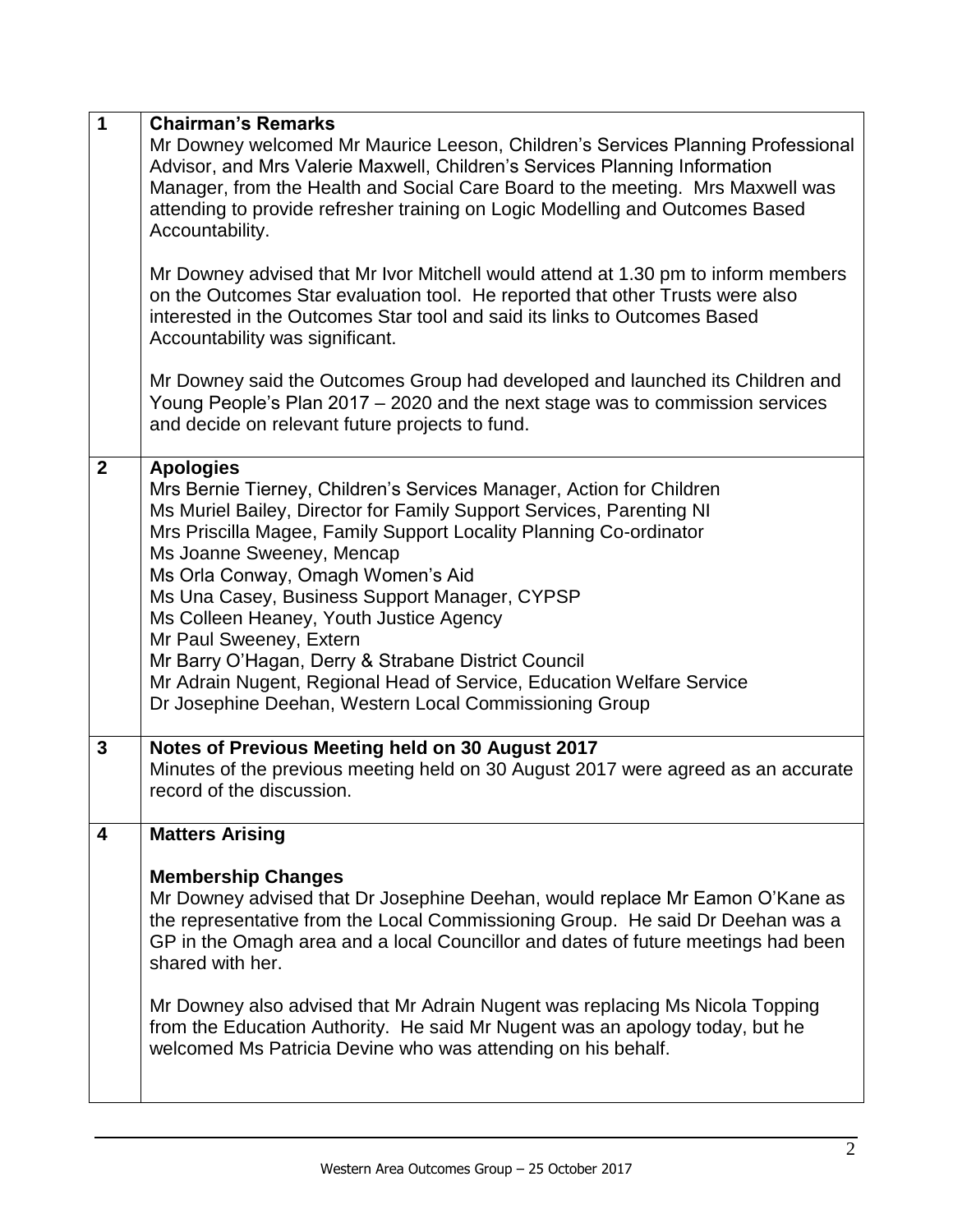## **Adverse Childhood Experiences**

Mr Downey noted that several members of the group had secured places at the Adverse Childhood Experiences conference being held on 13 November 2017 at the Hilton Hotel, Templepatrick, and said members attending would share learning with the group. Mr Meehan reported that over 600 people had wished to attend this conference, and acknowledged that some people were disappointed not to obtain places, but reported that the conference would be filmed and the keynote speeches would be made available.

Mr Downey also advised that a 3 Nations Celtic conference was also taking place on 14 November 2017 at the Hilton Hotel, Templepatrick.

Mr Downey reported that screenings of the Resilience film "The Biology of Stress and the Science of Hope" had taken place in September 2017 in Derry and Omagh. Mr Leeson reported that the Child Care Partnership had purchase the rights to the film as part of their training resources and he undertook to speak to the Child Care Partnership about the Trust accessing the film. Mrs McDuff said it would be beneficial if members could view this film.

Mrs McDuff reported that she had attended the screening of the documentary "Paper Tigers" at Magee Campus, which was organised by the British Psychological Society as their contribution to World Mental Health Day 2017. She said "Paper Tigers" explored the impact of Adverse Childhood Experiences on struggling teenagers and said there was a lot of interest from other Trusts regarding the documentary. Mrs McDuff said she wished to organise a pilot in schools in liaison with the Education Authority to keep this in focus.

## **Holiday Hunger – Update on Summer Pilots**

Mrs Donnelly reported on the successful Holiday Hunger pilots held over the summer period whereby each organisation had been allocated £250, which worked out at £1.12 per child, per day. She reported on the high uptake of numbers across all the pilots and advised that staff had reported the following benefits in young people who had attended – increased concentration and energy, change in mood, improved skills, an interest in nutrition, eating less junk food. Mrs Donnelly advised members that 86% of the young people attending reported that lunch was their first meal of the day. Members were concerned at the high level of poverty and that breakfast was not part of a child's daily routine.

Mr Bryce reported that Extern's pilot had got young people talking about food and nutrition and the chef at Roscor had agreed to draw up menus and fact sheets for the young people. Mr Downey asked if these could be forwarded to his office for sharing with members. He asked members to forward any available research papers to his office for dissemination.

Mrs MacIntyre said Neighbourhood Renewal had been providing snacks and lunches as part of their projects for young people for some time, but said it was important to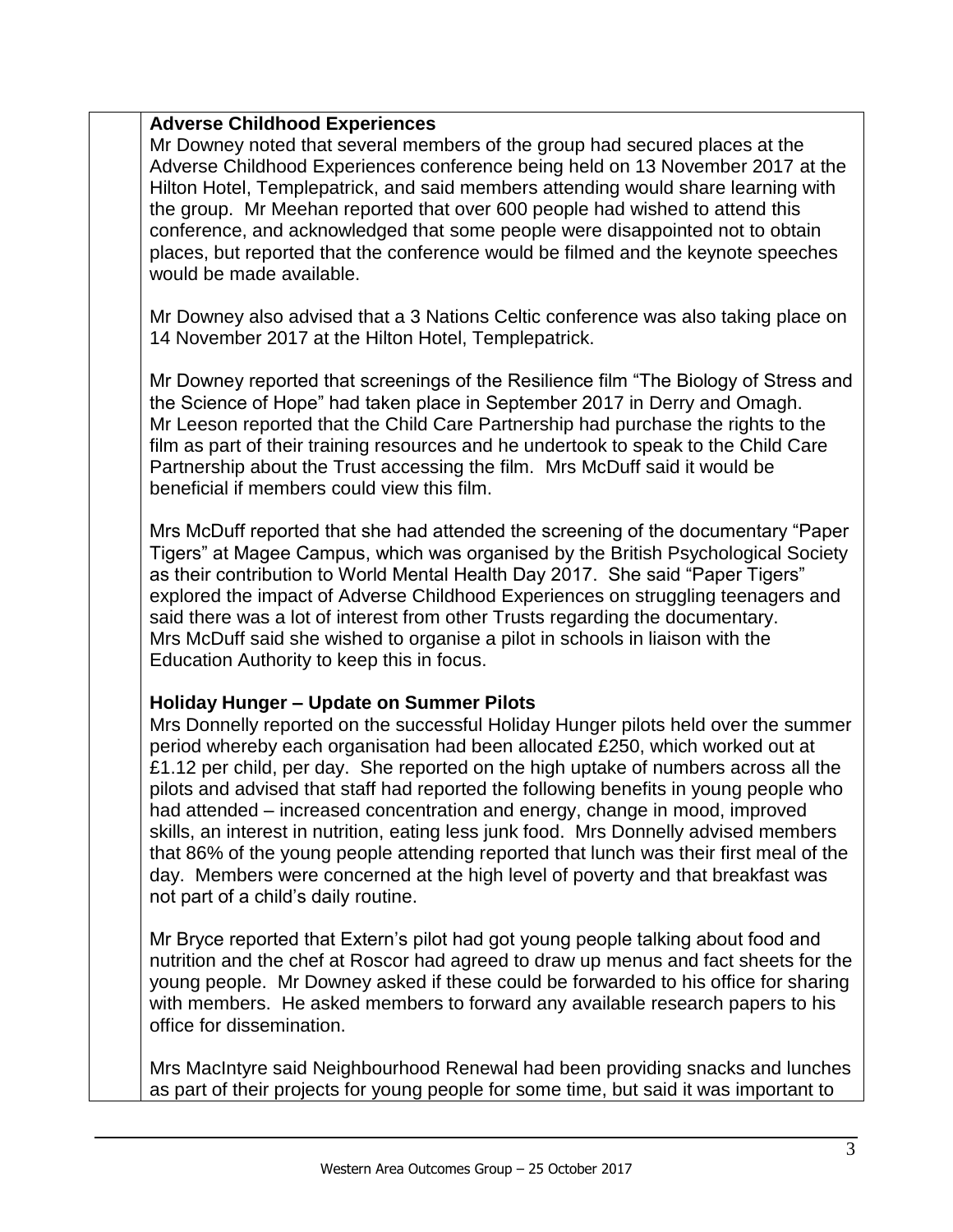|                | look at funding for the longer term, as short terms projects were totally dependent on<br>funding streams.                                                                                                                                                                                                                                                                                                                                                                                                                                                                                                                                                                                                                                                                                                                                                                                                                                          |
|----------------|-----------------------------------------------------------------------------------------------------------------------------------------------------------------------------------------------------------------------------------------------------------------------------------------------------------------------------------------------------------------------------------------------------------------------------------------------------------------------------------------------------------------------------------------------------------------------------------------------------------------------------------------------------------------------------------------------------------------------------------------------------------------------------------------------------------------------------------------------------------------------------------------------------------------------------------------------------|
|                | Mrs Donnelly agreed to share the evaluations from the projects. Mrs Maxwell asked<br>Mrs Donnelly to prepare report cards on the projects which she would upload to the<br>CYPSP website. Mr Downey noted that the CYPSP's database contained a wealth<br>of information child poverty statistics broken down by electoral ward and said child<br>poverty was as high as 43% within the Western Trust area. He said members may<br>wish to consider funding similar projects in the future. She advised that CINI had<br>held a Holiday Hunger seminar at Parliament Buildings on 19 October 2017 and said<br>the introduction of Universal Credit would further impact on families.                                                                                                                                                                                                                                                                |
|                | Mr Downey thanked Mrs Donnelly, Mrs Magee, Mrs Watson, Mrs MacQueen and<br>Mr Bryce for taking forward this work. He said it was important to build resilient<br>communities and the work being undertaken under Pioneer Communities would help<br>to progress this.                                                                                                                                                                                                                                                                                                                                                                                                                                                                                                                                                                                                                                                                                |
|                | Ms Claire Lynch advised that feedback was expected next month on the expression<br>of interest from Derry & Strabane Council and the Western Area Outcomes Group to<br>join Unicef UK Partnership and said arrangements would be made to launch this in<br>January 2018. Following discussion on the three Champions [one statutory, one<br>voluntary and one community], Ms Cathy McCloskey agreed to be a Champion.<br>Other members agreed to consider and advise Mrs Donnelly. Mrs Donnelly advised<br>that she was one of the lead contacts for the Outcomes Group. Mr Downey said this<br>would take youth participation to a different level. Mr Bryce suggested that the<br>Clipper Yacht Race and maritime festival in the city would provide an excellent<br>opportunity to promote this partnerhip in 2018, as Unicef UK were the official race<br>charity                                                                               |
| $5\phantom{1}$ | <b>Update from Locality Planning Groups</b><br>Mrs Donnelly gave updates on the following from her report:-<br>$\triangleright$ Mental Health.<br>$\triangleright$ Parenting.<br>$\triangleright$ Reduced timetables.                                                                                                                                                                                                                                                                                                                                                                                                                                                                                                                                                                                                                                                                                                                               |
|                | She reported that she had met with several Principals in Derry to discuss how<br>relevant organisations could work together regarding young people on reduced<br>timetables. She said statistics on young people on reduced timescales were held by<br>schools and said the group had agreed to meet again. Mr Duffy said this was a<br>positive development in joint working. Ms Devine reported that many children and<br>young people were on reduced timetables due to emotional difficulties which<br>teaching staff did not have the capacity to deal with and said the digital world meant<br>many parents did not play with their children. Mrs McDuff said it was important to<br>look at school readiness and said staff from RISE [Regional Integrated Support for<br>Education] were going into schools as some children had speech and language<br>difficulties and additional needs. Ms McCloskey said she had also arranged for RISE |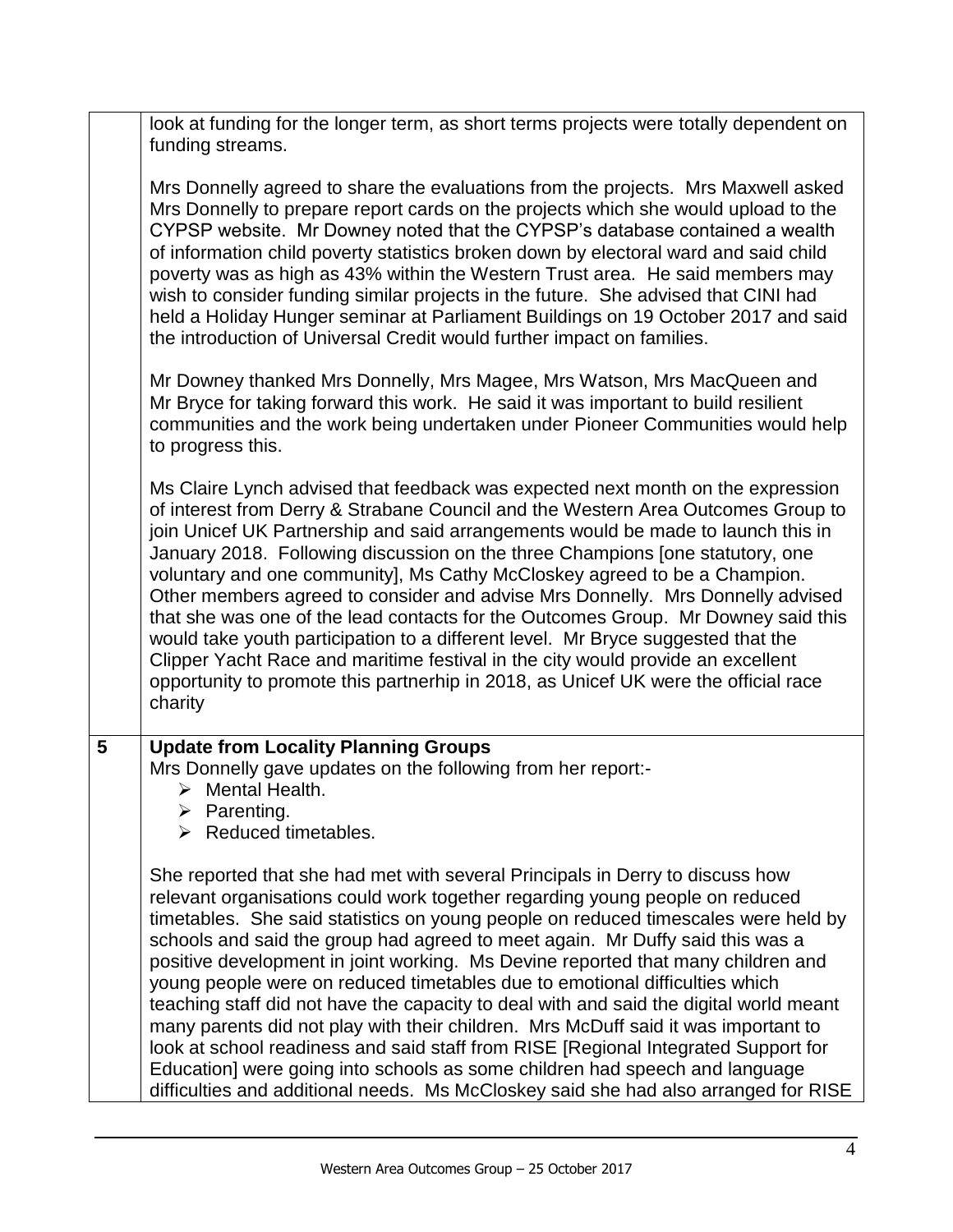|                | staff to meet with pre-schools.                                                                                                                                                                                                                                                                                                                                                                                                                                                                                                              |
|----------------|----------------------------------------------------------------------------------------------------------------------------------------------------------------------------------------------------------------------------------------------------------------------------------------------------------------------------------------------------------------------------------------------------------------------------------------------------------------------------------------------------------------------------------------------|
| 6              | <b>Early Intervention Updates</b>                                                                                                                                                                                                                                                                                                                                                                                                                                                                                                            |
|                | <b>MACE Project</b><br>Mr Downey advised that recruitment for a MACE [Multiple Adverse Childhood<br>Experiences] Project Manager was being progressed. Funding had been awarded<br>via CAWT EU Interreg VA funding to build resilience in communities via virtual hubs<br>across the border corridor and said he would invite the successful post holder to give<br>a presentation on this work at a future meeting.                                                                                                                         |
|                | <b>Pioneer Communities</b><br>Mrs McDuff reported that work was continuing in the seven Thematic Groups<br>established under Pioneer Communities and good connections were being made.<br>She reported that Mr George Hosking, CEO & Research Director, WAVE Trust, was<br>continuing with a range of meetings in the Western Trust area and was also a<br>keynote speaker at the forthcoming ACE conference on 13 November 2017.                                                                                                            |
| $\overline{7}$ | <b>Western Area Outcomes Group Priorities</b><br>Mrs Donnelly distributed copies of the priority areas and high level/long term<br>outcomes.                                                                                                                                                                                                                                                                                                                                                                                                 |
|                | Behaviours/Transitions<br>Ms Healy noted that young traveller children didn't come through the education<br>system. Mrs Maxwell reported on a pilot in the Southern Trust area on the<br>attendance of children from travelling families. Mr Downey said this needed<br>dedicated work and would await the outcome of the pilot in the Southern Trust.<br>Ms Mullan reported on work taking place with the Youth Education Service in<br>Fermanagh with mums and children from travelling families and said this may be a<br>starting point. |
|                | Ms Devine said the Education Authority focused on any school with an attendance<br>record under 90% and said they welcomed any support and guidance in relation to<br>young people suspended/expelled/on reduced timetables.                                                                                                                                                                                                                                                                                                                 |
|                | <b>Addiction/Positive Mental Health &amp; Emotional Wellbeing</b><br>Mr Duffy said it would be important to have an evaluation of the current available<br>addiction services. Mrs McDuff reported that the NI Commissioner for Children and<br>Young People was currently undertaking a Rights Based Review of Child and<br><b>Adolescent Mental Health Services.</b>                                                                                                                                                                       |
|                | Voice of Children and Young People<br>Mr Downey said each organisation needed to embed the practice of involving young<br>people.                                                                                                                                                                                                                                                                                                                                                                                                            |
|                |                                                                                                                                                                                                                                                                                                                                                                                                                                                                                                                                              |